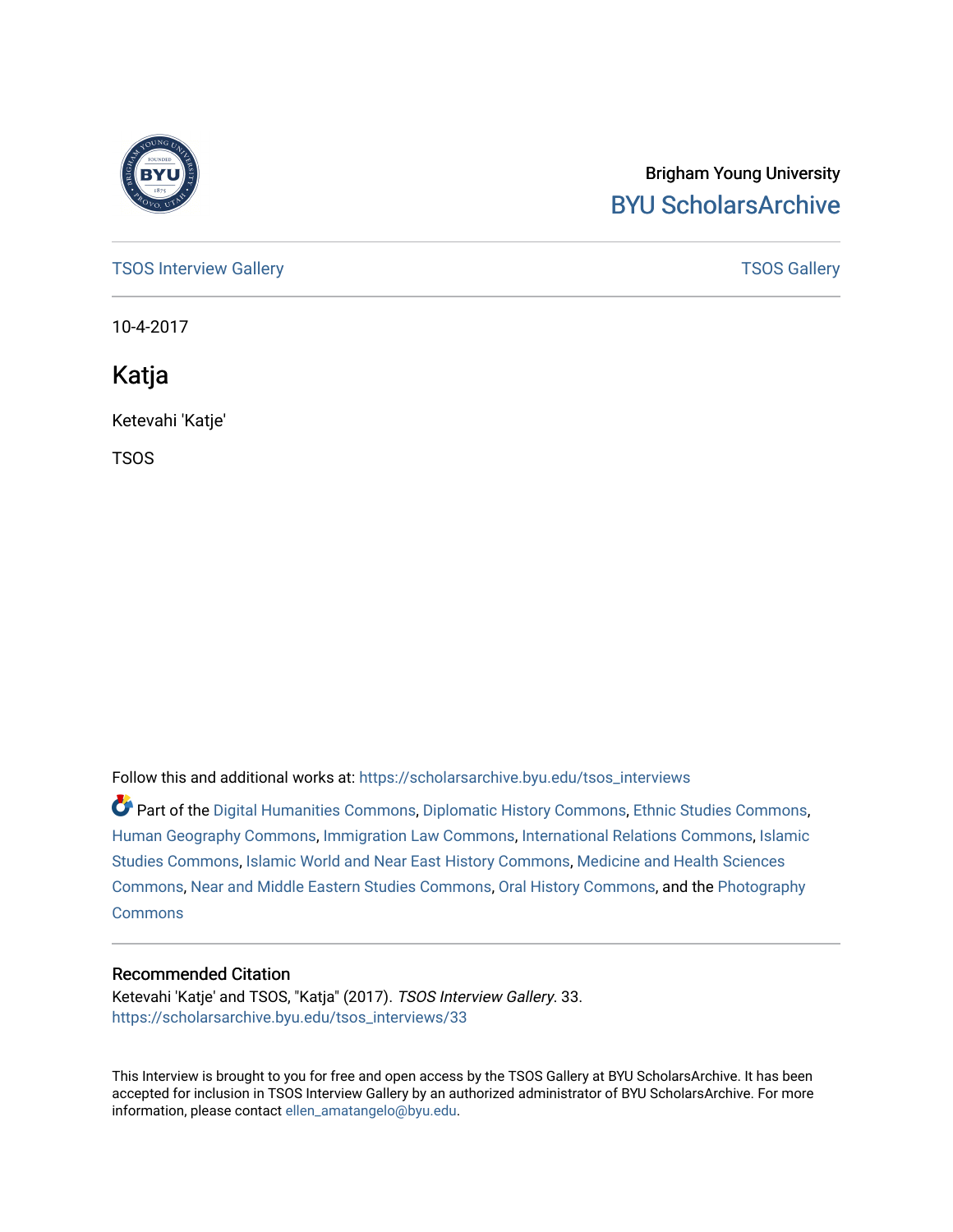116 Ketevahi "Katja" Gabadze Naples, Italy October 4, 2017

**Katja:** I'm from Georgia *(the country)* but I have lived here in Naples for nine years. I have different jobs. I watch over an elderly person each night. I also work as a waitress, a seamstress, and I am a caregiver for children.

There are 4,000 Georgians here in Napoli. And more are coming because things are getting worse in Georgia and more are leaving. We meet regularly in church.

My *(common law)* husband here in Naples is a shoemaker. He lives a little ways away. He works and takes care of his elderly mother during the week and comes to be with me on the weekends.

I studied psychology in the university so the way people act is of interest to me. A nation has its own culture, its own way of doing things, and you need to respect it. There are good people and bad people. I always take the good from others. Here in my neighborhood I have their respect because I treat them with respect. I give money to those who need it. I live a beautiful life.

Destiny will take you in all sorts of different places. I am an invalid. *(She didn't explain and didn't have apparent disabilities.)* I have problems and it makes it difficult to work, but I work anyway. Even if I have a disability, I still need to work. There are good people here.

I work with a 96-year-old lady and she tells me rude stuff but I am kind to her. She lives an antique life and doesn't live in the real world. It's only humanity to treat her with respect. I take care of her at night. I'll be sleeping anyway so why not sleep at her house and get paid for it?"

People are losing their souls, are becoming less humane. Love is what's important. I give to others in whatever way I can. *(Katja is Christian, has a poster of Christ above her tiny kitchen table.)*

My father was an engineer *(in Georgia)*. My mother died when I was twenty. After that my father became "emaciated"*(?)*. I couldn't get married because I had to take care of my brother and father. *(However, Katja must have married at some point before leaving Georgia because she mentioned later that her husband left her before she immigrated. Nothing else was said about him. She was in her late twenties when she left.)*

My family owned a farm and had many animals, which required a great deal of work. I grew up taking care of animals and horses. I remember it when I sleep, or when I'm out on my balcony. We lived in the country. You feel nature more there. I love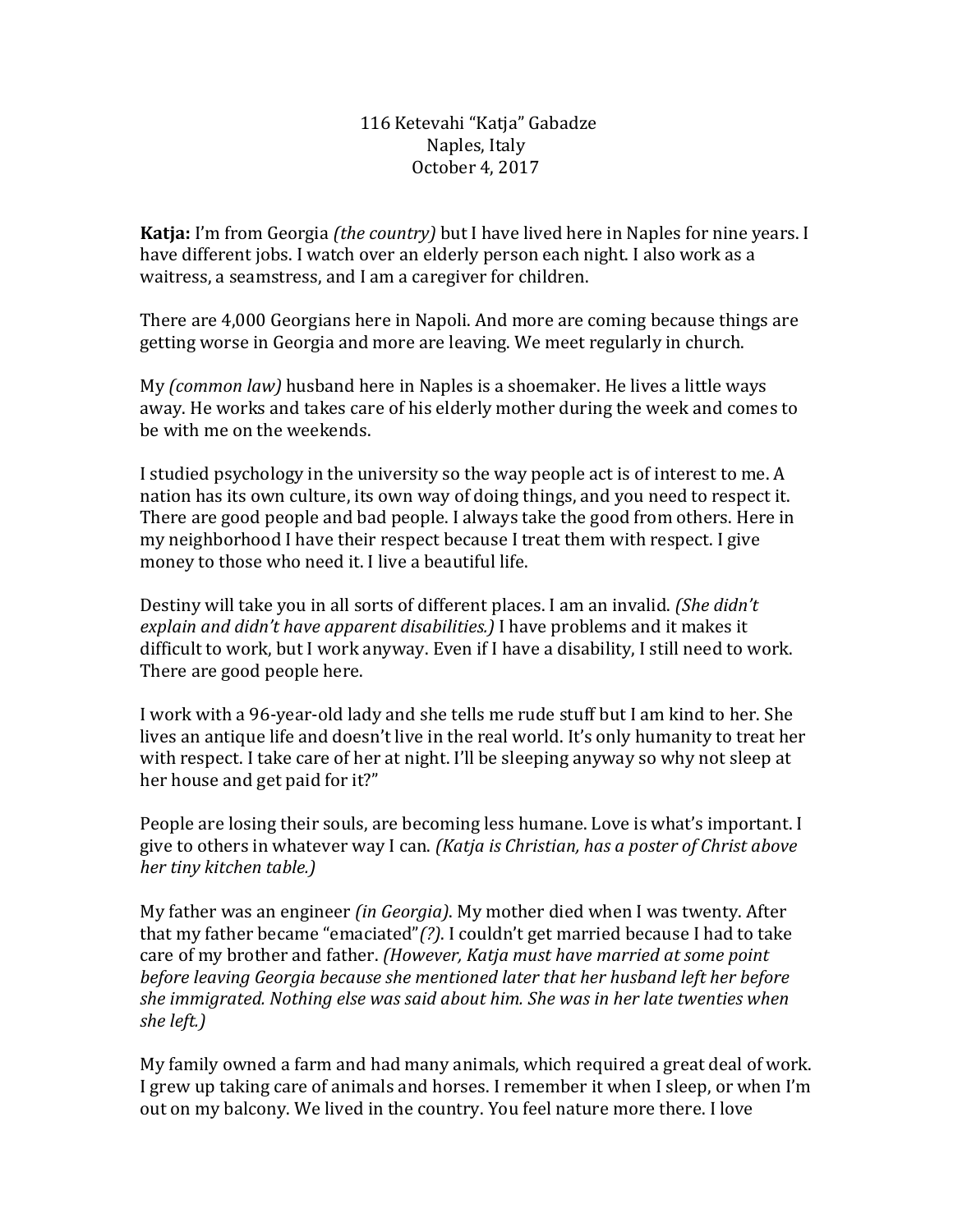animals. I'm grateful to God that I have this feeling. Not everyone has it. I miss the actual ground, the earth! When I visit there I pick up some earth and smell it. I go barefoot. I miss going to my mother's grave and talking to her. I can feel her voice there. I miss the past, the feeling I had with my family.

Some day I'm going to build a house *(a vacation home)* in Georgia and go back from time to time. Tablisi is where I'll build it. But it will be two hours from our family home where my brother now lives with his family.

War came to us. It was a crisis in Georgia in 2004 but it got worse and from 2009- 2012 there was war. Americans saved us from Russia. The American soldiers came and protected us. We'll always feel so grateful for them.

There was a crisis. The Soviet Union, which we were a part of  $-$  when communism left, democracy came and the fifteen republics became separate and free. But we continued to have trouble with Russia. It's all political. It's not the peoples' fault. It's leaders who are involved in politics, which is dirty. There became enmity with Russia. We were friends and now we're enemies.

Politicians should do things that bring goodness to the people but it's the opposite of that now. Now women have to go to work to support the family and men stay home. Women have to leave the country to find work — babysitting and housekeeping. But the men can't find work. So they are needed at home while the women leave to work and send money home. That is wrong.

After my mother died, I felt the best way to take care of them *(her father and brother)* was to go somewhere where it was safer and send money back home. I have to buy medicine for my father. That is why I am here — so I can help my family. My brother takes care of my father and I help financially. If you say you believe in God, this is what you do.

In all of the old Soviet republics the economy is bad. Now no one understands anything anymore. Religions are at war. There's no real answer to that. If the world is going to be destroyed, what good is money going to do for you? We're just simple people. We just want to live. Instead of taking care of people, they *(politicians)* just seem to want war. And what good will that do?

In Georgia, I am worried that people will lose their homes, that the government will take them from us. I don't go back to my home often because I see the people starving. They ask me for money. And I can't help them all. There are so many! They will die of hunger. We have such a great history but they have killed our dignity. The politicians. When we split up into republics, the Russians didn't want to leave us in peace. Why couldn't they just leave us alone? We just wanted our independence. The people are not to blame. They are good people. It's the politicians. Now we are destroying ourselves.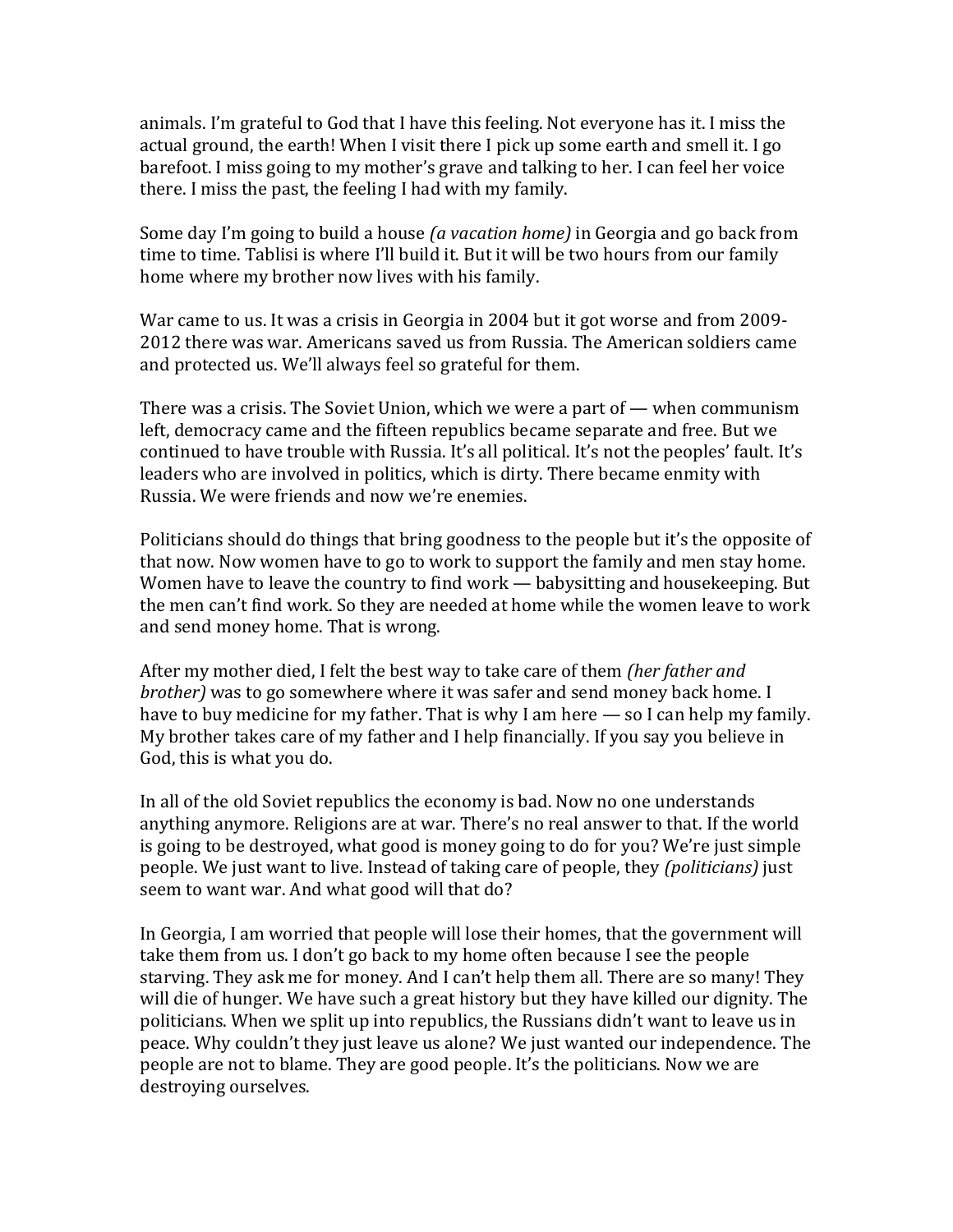At first, I wanted to go to the U.S. but when I applied for a visa, it was denied. The people at the consulate told me they thought I only wanted to go to the U.S. to find a husband there. I understand. American law is in good order.

I have friends in Florida and the people in America treat them well. *(One of Katja's neighbors, who was with us during this part of the interview, said she would like to go to "New York" to visit. She mistakenly thought that was the general term for the United States.)*

When I couldn't go to America, I went to Turkey, instead. Some Jewish people we knew in Georgia sent me to work for some of their Muslim friends in Turkey. When I left Georgia it cost 3500 Euros to pay for falsified documents.

The people in Turkey had a store where they sold gold and silver. They were honest and they wanted honest people to work for them. They hired me. And they treated me like a princess. If you send out good, you receive good.

They were really good people but they were devout Muslims. I wore a crucifix around my neck and the Muslims there told me that I should take it off but I wouldn't because I wanted to stay true to my religion. A Muslim man wanted to marry me but I didn't want to change my religion. It would have brought displeasure to my father. That's why I left Turkey.

So I came here to Italy. The money I earned there made it possible for me to come here. I had friends here. I took courses and learned the language.

The world is like this necklace. *(Katja pointed to a strand of religious beads hanging by the poster of Christ on the wall.)* If one bead breaks off, they will all break off. If my world is ruined, yours will soon be ruined. Why do you think we call it the "family of man?" Tell me who your friend is and I'll tell you who *you* are. That's how the world is. What we do demonstrates who we are. That is what worries me. If you are not well, I will not be well. If you are strong, I am strong. We are all one world family.

As a company — say one, which makes shoes — if it does well it's a good company. If they make a good product, it's a good company. That's how it is with countries. If they produce good results, it is a good country. It doesn't matter whether a leader is a communist or otherwise, if they produce goodness, then it's good.

They say democracy brought us liberty. But this liberty, if you choose to act like an animal, then what good does liberty do you? If we are children of God, then why would you want to change the nature God gave you? Liberty has made it too confusing. Why should a man want to become a woman, or a man marry a man? What good comes from that? There should be rules to keep things in perspective to keep it from becoming too confusing, too chaotic. Do you remember when you were a child? People were more honest and good then. Too much liberty brings mental illness.